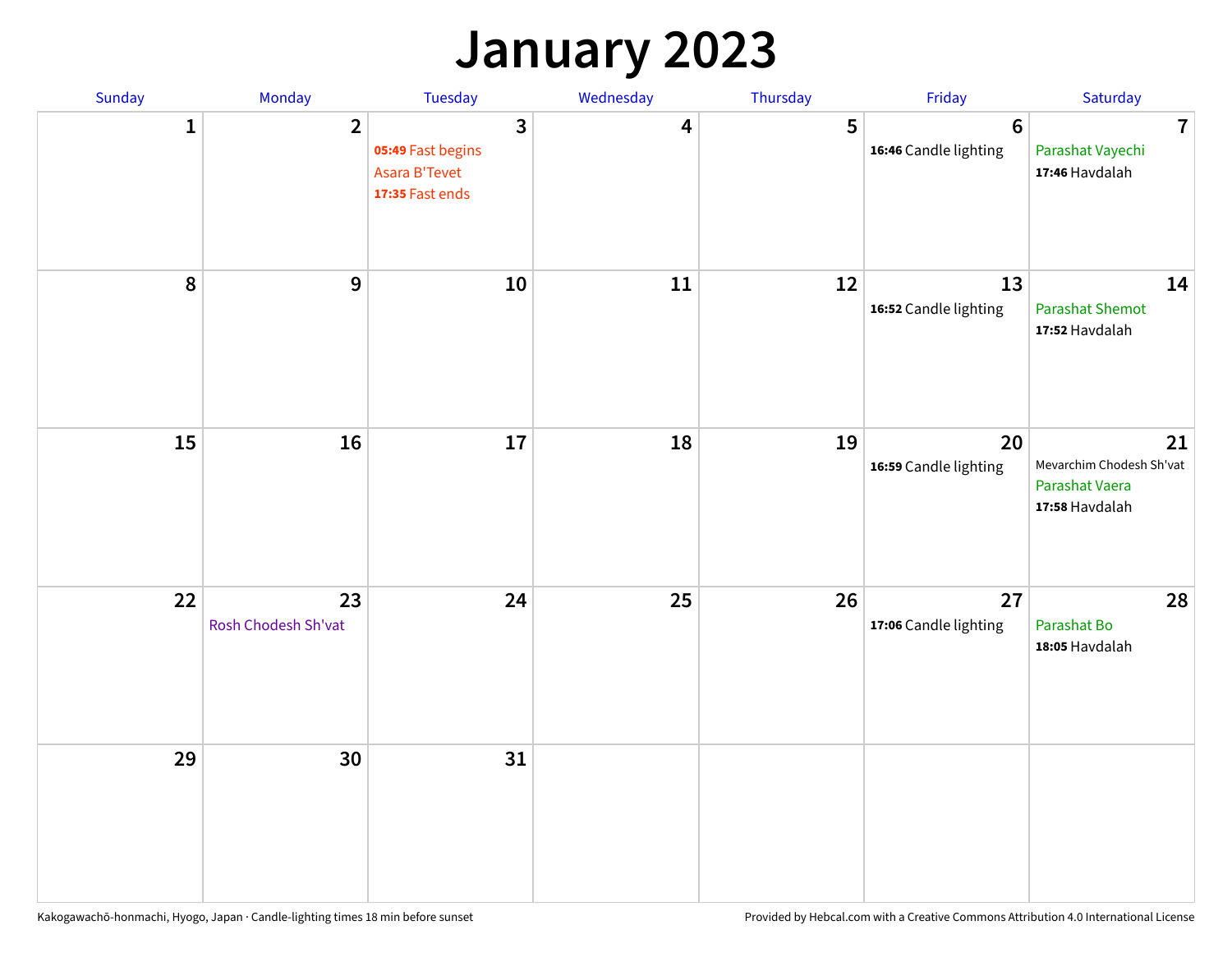# **February 2023**

| Sunday | Monday                        | Tuesday                 | Wednesday               | Thursday       | Friday                                  | Saturday                                                                                               |
|--------|-------------------------------|-------------------------|-------------------------|----------------|-----------------------------------------|--------------------------------------------------------------------------------------------------------|
|        |                               |                         | 1                       | $\overline{2}$ | $\overline{3}$<br>17:13 Candle lighting | $\overline{\mathbf{4}}$<br><b>Shabbat Shirah</b><br>Parashat Beshalach<br>18:11 Havdalah               |
| 5      | $6\phantom{1}6$<br>Tu BiShvat | $\overline{7}$          | 8                       | 9              | 10<br>17:20 Candle lighting             | 11<br>Parashat Yitro<br>18:18 Havdalah                                                                 |
| 12     | 13                            | 14                      | 15                      | 16             | 17<br>17:26 Candle lighting             | 18<br><b>Shabbat Shekalim</b><br>Mevarchim Chodesh Adar<br><b>Parashat Mishpatim</b><br>18:24 Havdalah |
| 19     | 20                            | 21<br>Rosh Chodesh Adar | 22<br>Rosh Chodesh Adar | 23             | 24<br>17:33 Candle lighting             | 25<br>Parashat Terumah<br>18:30 Havdalah                                                               |
| 26     | 27                            | 28                      |                         |                |                                         |                                                                                                        |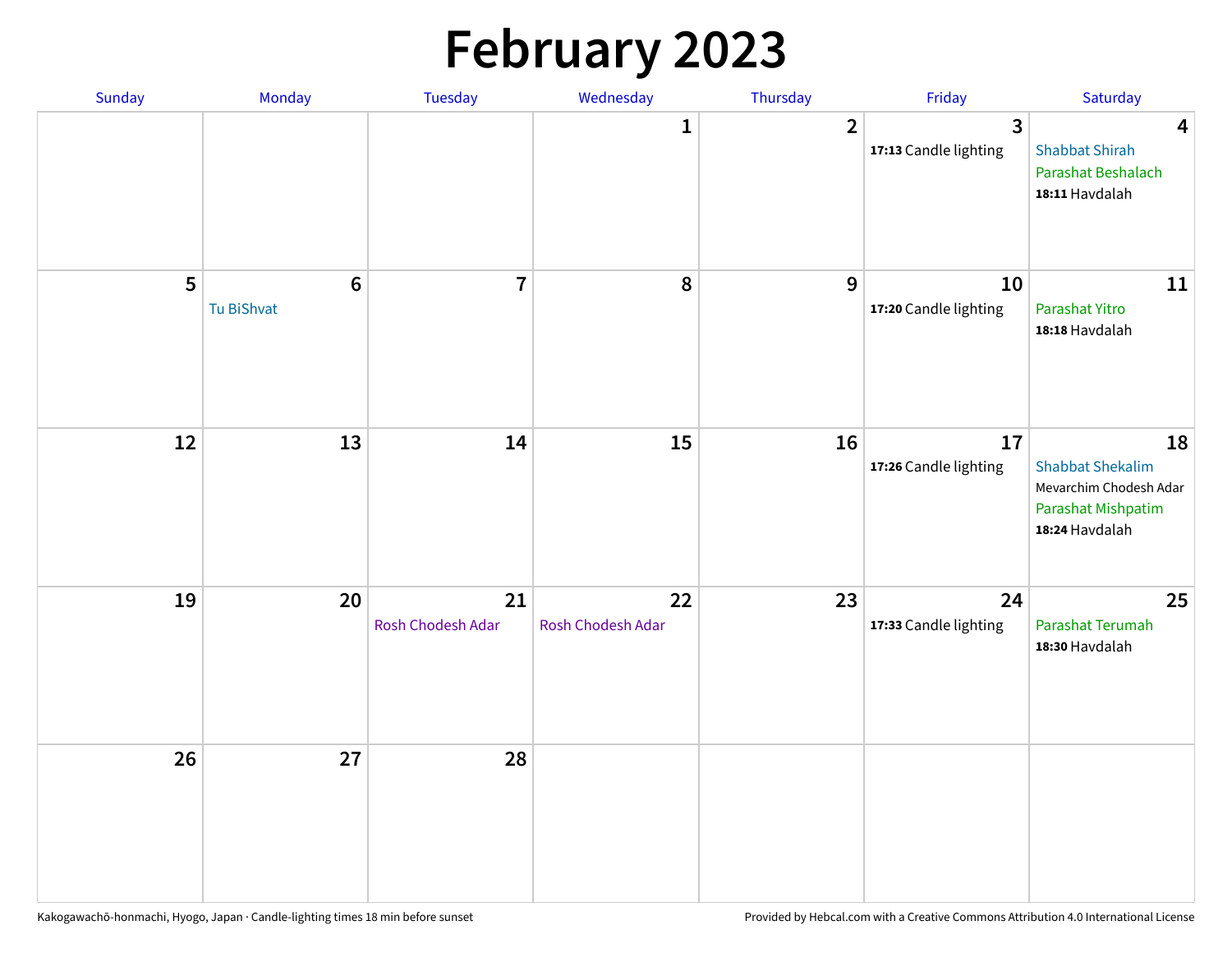## **March 2023**

| Sunday | Monday                                                                                                | Tuesday                 | Wednesday                 | Thursday                        | Friday                      | Saturday                                                                                                 |
|--------|-------------------------------------------------------------------------------------------------------|-------------------------|---------------------------|---------------------------------|-----------------------------|----------------------------------------------------------------------------------------------------------|
|        |                                                                                                       |                         | 1                         | $\overline{2}$                  | 3<br>17:39 Candle lighting  | 4<br><b>Shabbat Zachor</b><br>Parashat Tetzaveh<br>18:36 Havdalah                                        |
| 5      | $6\phantom{1}6$<br>05:11 Fast begins<br><b>Ta'anit Esther</b><br>18:31 Fast ends<br><b>Erev Purim</b> | $\overline{7}$<br>Purim | 8<br><b>Shushan Purim</b> | 9                               | 10<br>17:45 Candle lighting | 11<br><b>Shabbat Parah</b><br>Parashat Ki Tisa<br>18:42 Havdalah                                         |
| 12     | 13                                                                                                    | 14                      | 15                        | 16                              | 17<br>17:51 Candle lighting | 18<br><b>Shabbat HaChodesh</b><br>Mevarchim Chodesh Nisan<br>Parashat Vayakhel-Pekudei<br>18:48 Havdalah |
| 19     | 20                                                                                                    | 21                      | 22                        | 23<br><b>Rosh Chodesh Nisan</b> | 24<br>17:56 Candle lighting | 25<br>Parashat Vayikra<br>18:53 Havdalah                                                                 |
| 26     | 27                                                                                                    | 28                      | 29                        | 30                              | 31<br>18:02 Candle lighting |                                                                                                          |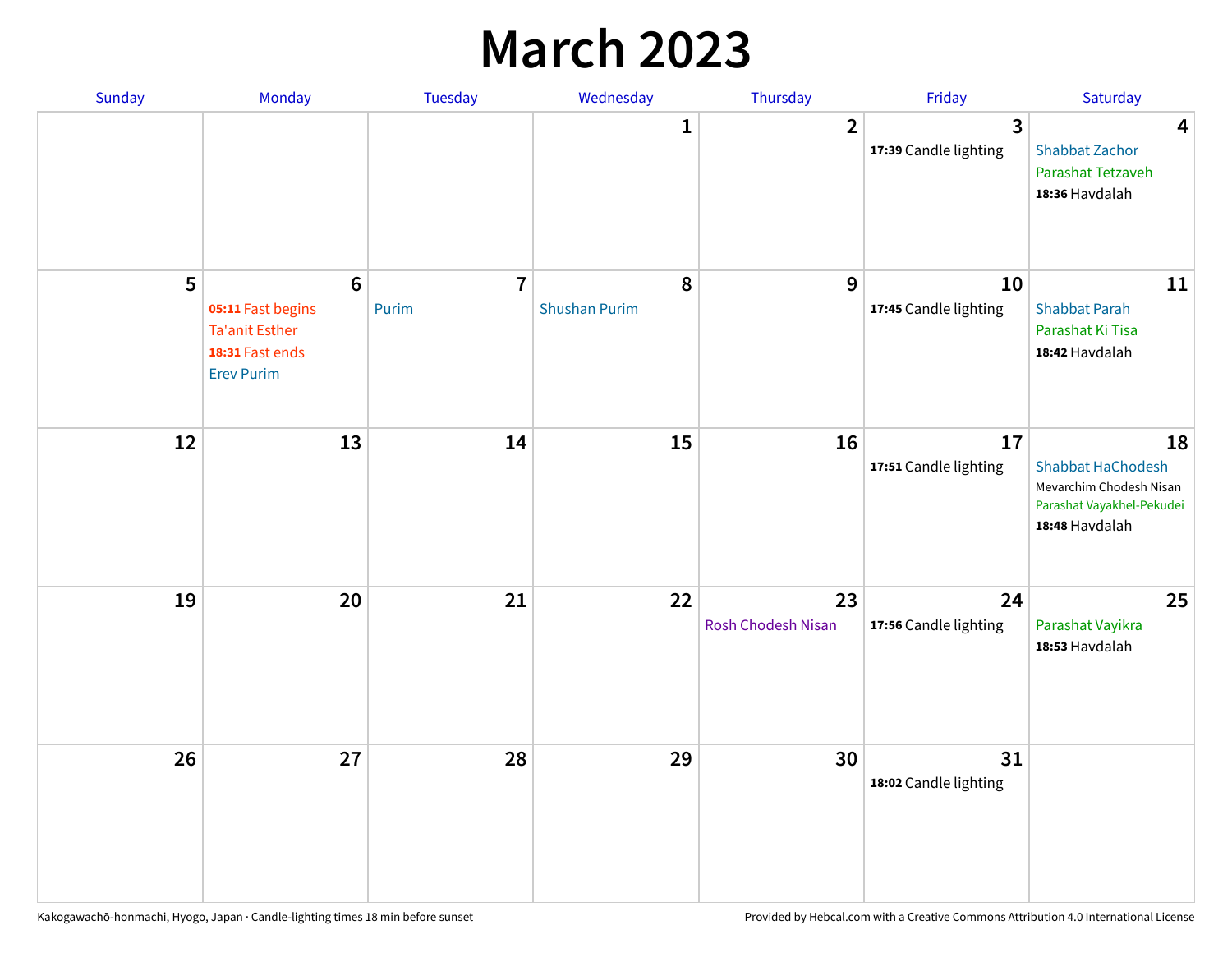## **April 2023**

| Sunday                | Monday                | <b>Tuesday</b>                                  | Wednesday                                                                                        | Thursday                                            | Friday                                                      | Saturday                                                                       |
|-----------------------|-----------------------|-------------------------------------------------|--------------------------------------------------------------------------------------------------|-----------------------------------------------------|-------------------------------------------------------------|--------------------------------------------------------------------------------|
|                       |                       |                                                 |                                                                                                  |                                                     |                                                             | 1<br><b>Shabbat HaGadol</b><br>Yom HaAliyah<br>Parashat Tzav<br>18:59 Havdalah |
| $\overline{2}$        | 3                     | $\overline{4}$                                  | 5<br>04:28 Fast begins<br><b>Ta'anit Bechorot</b><br><b>Erev Pesach</b><br>18:06 Candle lighting | $6\phantom{1}$<br>Pesach I<br>19:03 Candle lighting | $\overline{7}$<br><b>Pesach II</b><br>18:07 Candle lighting | 8<br>Pesach III (CH"M)<br>19:05 Havdalah                                       |
| 9<br>Pesach IV (CH"M) | 10<br>Pesach V (CH"M) | 11<br>Pesach VI (CH"M)<br>18:11 Candle lighting | 12<br><b>Pesach VII</b><br>19:08 Candle lighting                                                 | 13<br><b>Pesach VIII</b><br>19:09 Havdalah          | 14<br>18:13 Candle lighting                                 | 15<br>Mevarchim Chodesh Iyyar<br>Parashat Shmini<br>19:11 Havdalah             |
| 16                    | 17                    | 18<br><b>Yom HaShoah</b>                        | 19                                                                                               | 20                                                  | 21<br>Rosh Chodesh Iyyar<br>18:19 Candle lighting           | 22<br>Rosh Chodesh Iyyar<br>Parashat Tazria-Metzora<br>19:17 Havdalah          |
| 23                    | 24                    | 25<br>Yom HaZikaron                             | 26<br>Yom HaAtzma'ut                                                                             | 27                                                  | 28<br>18:24 Candle lighting                                 | 29<br>Parashat Achrei Mot-Kedoshim<br>19:24 Havdalah                           |
| 30                    |                       |                                                 |                                                                                                  |                                                     |                                                             |                                                                                |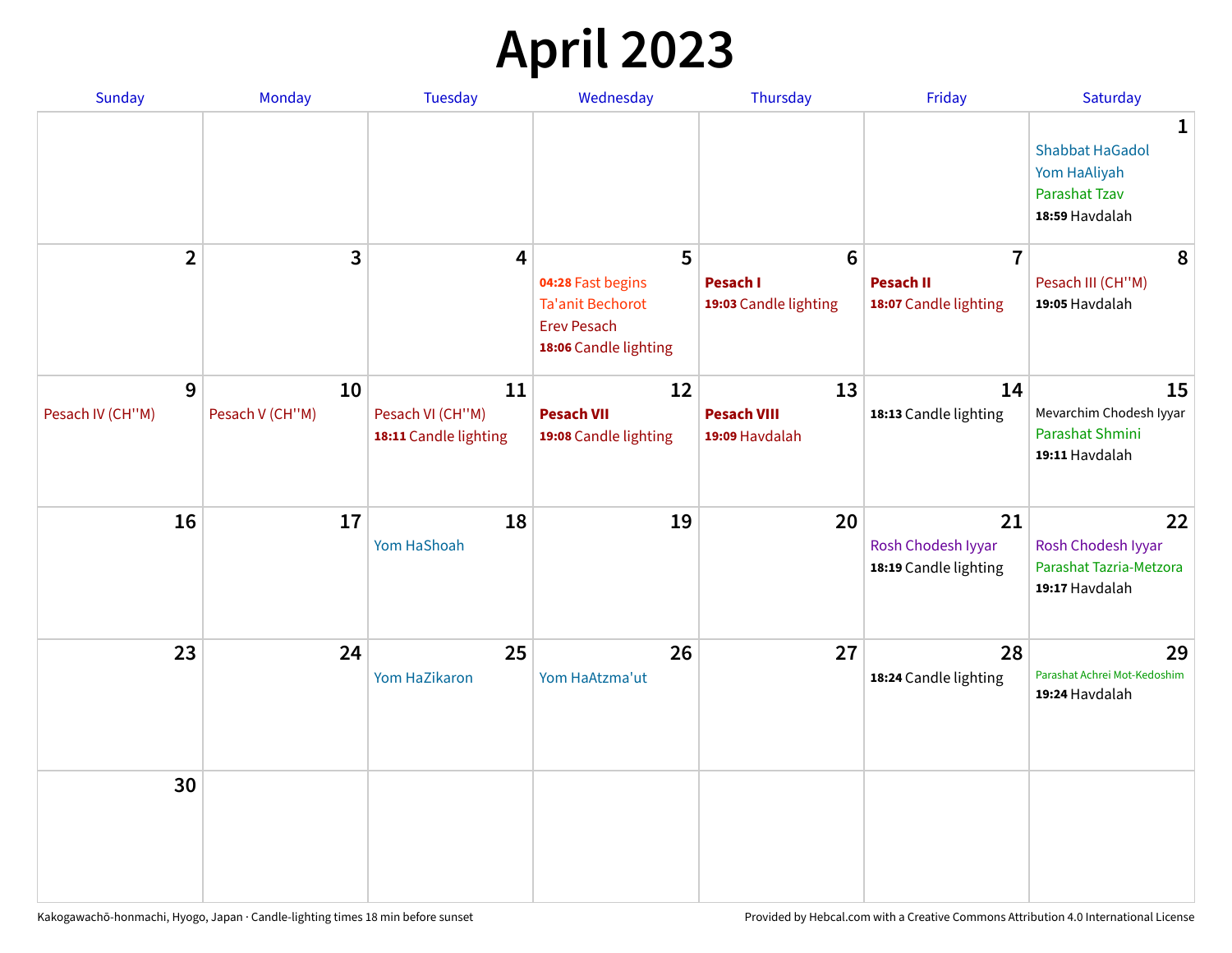### **May 2023**

| Sunday                   | Monday       | Tuesday                    | Wednesday | Thursday                                           | Friday                                          | Saturday                                                             |
|--------------------------|--------------|----------------------------|-----------|----------------------------------------------------|-------------------------------------------------|----------------------------------------------------------------------|
|                          | $\mathbf{1}$ | $\overline{2}$             | 3         | 4                                                  | 5<br>Pesach Sheni<br>18:30 Candle lighting      | $\boldsymbol{6}$<br><b>Parashat Emor</b><br>19:30 Havdalah           |
| $\overline{7}$           | 8            | $\mathbf{9}$<br>Lag BaOmer | 10        | 11                                                 | 12<br>18:35 Candle lighting                     | 13<br>Parashat Behar-Bechukotai<br>19:36 Havdalah                    |
| 14                       | 15           | 16                         | $17\,$    | 18                                                 | 19<br>Yom Yerushalayim<br>18:41 Candle lighting | 20<br>Mevarchim Chodesh Sivan<br>Parashat Bamidbar<br>19:43 Havdalah |
| 21<br>Rosh Chodesh Sivan | 22           | 23                         | 24        | 25<br><b>Erev Shavuot</b><br>18:45 Candle lighting | 26<br><b>Shavuot I</b><br>18:46 Candle lighting | 27<br><b>Shavuot II</b><br>19:48 Havdalah                            |
| 28                       | 29           | 30                         | 31        |                                                    |                                                 |                                                                      |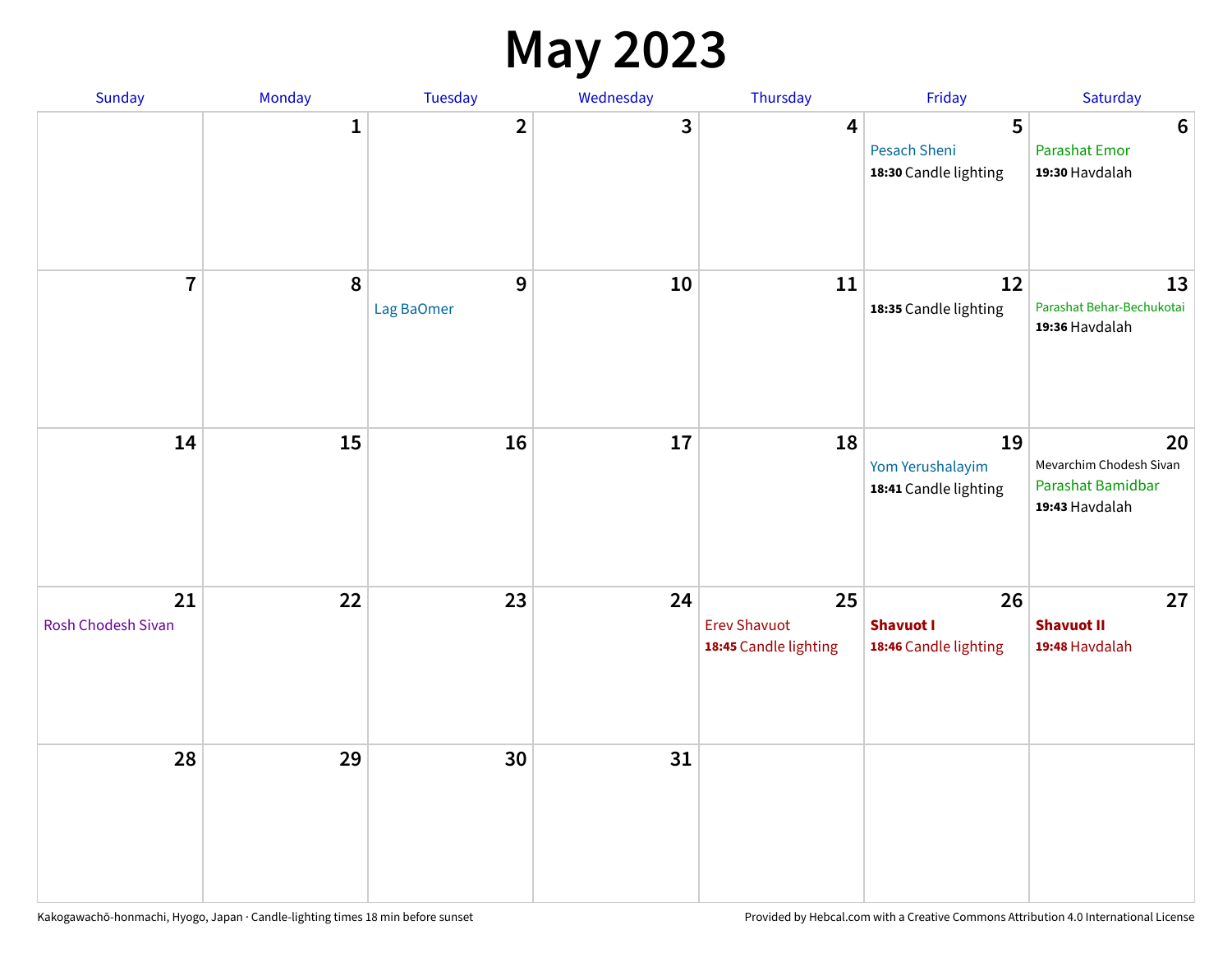#### **June 2023**

| Sunday                  | Monday                          | Tuesday                         | Wednesday      | Thursday    | Friday                                  | Saturday                                                            |
|-------------------------|---------------------------------|---------------------------------|----------------|-------------|-----------------------------------------|---------------------------------------------------------------------|
|                         |                                 |                                 |                | $\mathbf 1$ | $\overline{2}$<br>18:50 Candle lighting | $\mathbf{3}$<br>Parashat Nasso<br>19:53 Havdalah                    |
| $\overline{\mathbf{4}}$ | 5                               | $\boldsymbol{6}$                | $\overline{7}$ | 8           | $\mathbf{9}$<br>18:54 Candle lighting   | 10<br>Parashat Beha'alotcha<br>19:58 Havdalah                       |
| $11\,$                  | 12                              | 13                              | 14             | 15          | 16<br>18:57 Candle lighting             | 17<br>Mevarchim Chodesh Tamuz<br>Parashat Sh'lach<br>20:01 Havdalah |
| 18                      | 19<br><b>Rosh Chodesh Tamuz</b> | 20<br><b>Rosh Chodesh Tamuz</b> | 21             | 22          | 23<br>18:59 Candle lighting             | 24<br>Parashat Korach<br>20:02 Havdalah                             |
| 25                      | 26                              | 27                              | 28             | 29          | 30<br>19:00 Candle lighting             |                                                                     |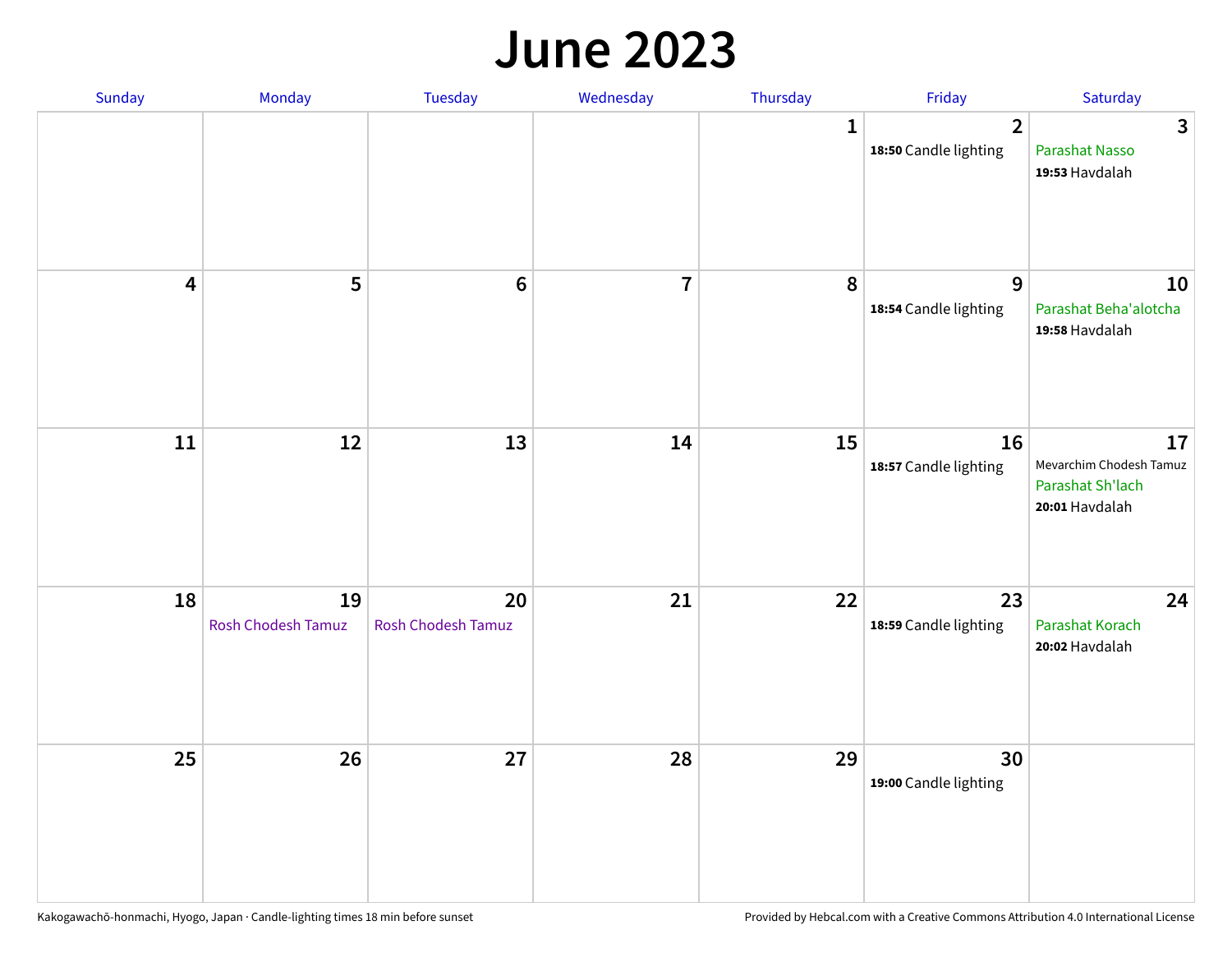## **July 2023**

| Sunday         | Monday       | <b>Tuesday</b>          | Wednesday                                   | Thursday                                                                      | Friday                                  | Saturday                                                              |
|----------------|--------------|-------------------------|---------------------------------------------|-------------------------------------------------------------------------------|-----------------------------------------|-----------------------------------------------------------------------|
|                |              |                         |                                             |                                                                               |                                         | $\mathbf 1$<br>Parashat Chukat-Balak<br>20:02 Havdalah                |
| $\overline{2}$ | $\mathbf{3}$ | $\overline{\mathbf{4}}$ | 5                                           | $6\phantom{1}6$<br>03:22 Fast begins<br><b>Tzom Tammuz</b><br>19:53 Fast ends | $\overline{7}$<br>18:59 Candle lighting | 8<br><b>Parashat Pinchas</b><br>20:01 Havdalah                        |
| 9              | 10           | 11                      | 12                                          | 13                                                                            | 14<br>18:57 Candle lighting             | 15<br>Mevarchim Chodesh Av<br>Parashat Matot-Masei<br>19:58 Havdalah  |
| 16             | 17           | 18                      | 19<br>Rosh Chodesh Av                       | 20                                                                            | 21<br>18:53 Candle lighting             | 22<br><b>Shabbat Chazon</b><br>Parashat Devarim<br>19:54 Havdalah     |
| 23             | 24           | 25                      | 26<br>19:08 Fast begins<br>Erev Tish'a B'Av | 27<br>Tish'a B'Av<br>19:42 Fast ends                                          | 28<br>18:48 Candle lighting             | 29<br><b>Shabbat Nachamu</b><br>Parashat Vaetchanan<br>19:48 Havdalah |
| 30             | 31           |                         |                                             |                                                                               |                                         |                                                                       |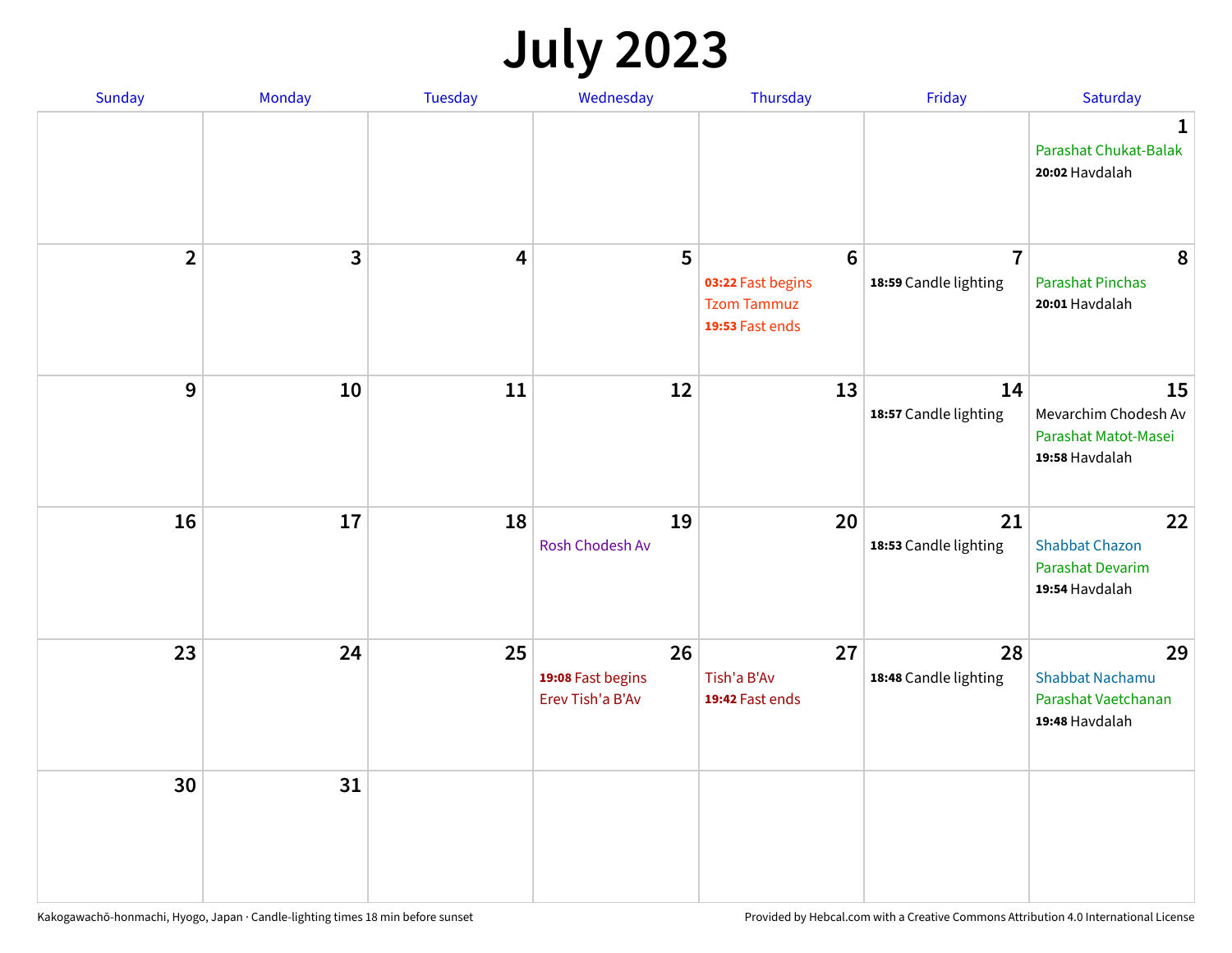## **August 2023**

| Sunday           | Monday         | Tuesday      | Wednesday                 | Thursday                | Friday                                                                     | Saturday                                                         |
|------------------|----------------|--------------|---------------------------|-------------------------|----------------------------------------------------------------------------|------------------------------------------------------------------|
|                  |                | $\mathbf{1}$ | $\overline{2}$<br>Tu B'Av | 3                       | $\overline{\mathbf{4}}$<br>18:42 Candle lighting                           | 5<br><b>Parashat Eikev</b><br>19:41 Havdalah                     |
| $\boldsymbol{6}$ | $\overline{7}$ | 8            | $\mathbf 9$               | 10                      | ${\bf 11}$<br>18:35 Candle lighting                                        | 12<br>Mevarchim Chodesh Elul<br>Parashat Re'eh<br>19:33 Havdalah |
| 13               | 14             | 15           | 16                        | 17<br>Rosh Chodesh Elul | 18<br>Rosh Hashana LaBehemot<br>Rosh Chodesh Elul<br>18:28 Candle lighting | 19<br><b>Parashat Shoftim</b><br>19:24 Havdalah                  |
| 20               | 21             | 22           | 23                        | 24                      | 25<br>18:19 Candle lighting                                                | 26<br>Parashat Ki Teitzei<br>19:15 Havdalah                      |
| 27               | 28             | 29           | 30                        | 31                      |                                                                            |                                                                  |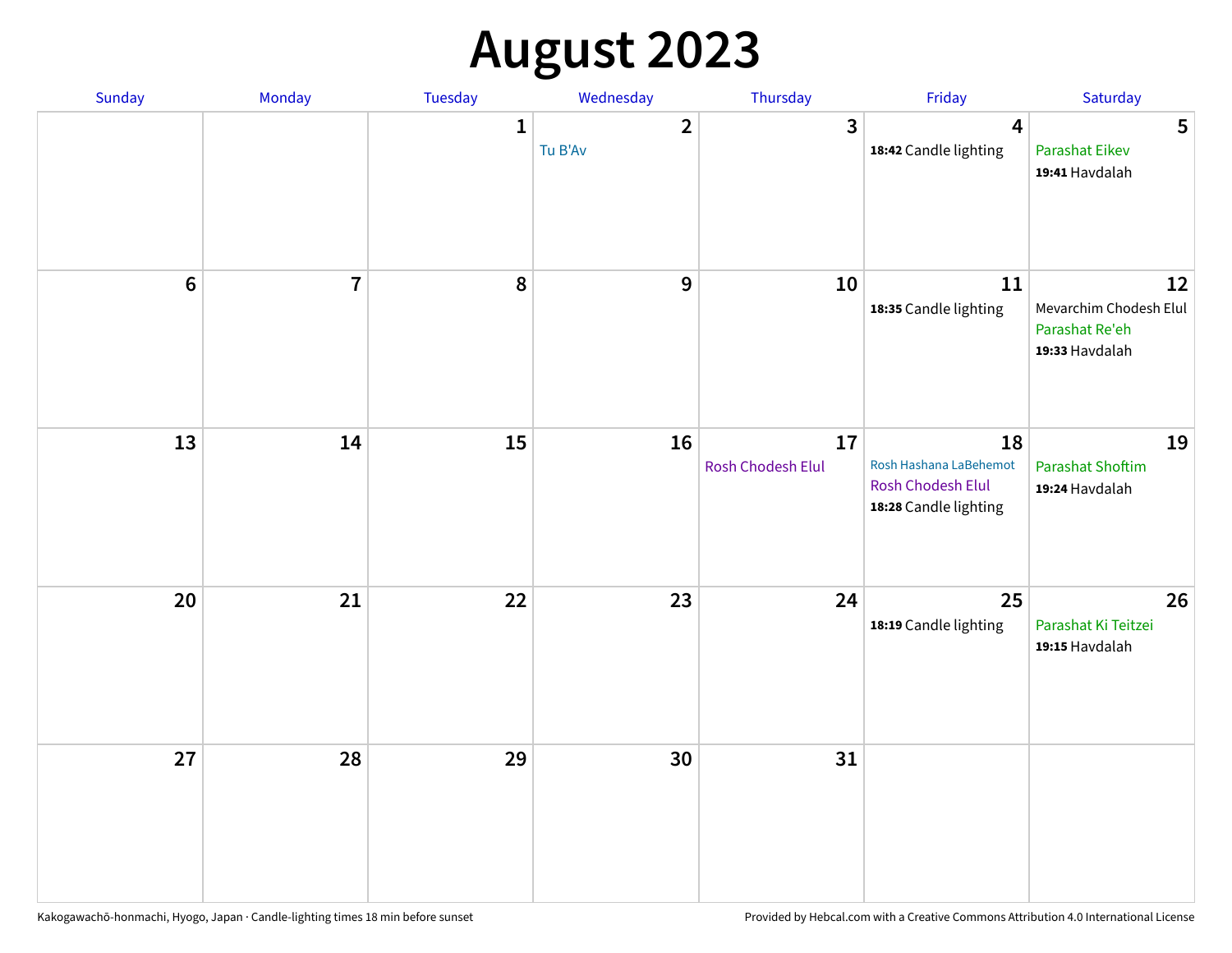### **September 2023**

| Sunday                                                | Monday                                                             | <b>Tuesday</b> | Wednesday       | Thursday       | Friday                                            | Saturday                                                            |
|-------------------------------------------------------|--------------------------------------------------------------------|----------------|-----------------|----------------|---------------------------------------------------|---------------------------------------------------------------------|
|                                                       |                                                                    |                |                 |                | $\mathbf 1$<br>18:10 Candle lighting              | $\overline{2}$<br>Parashat Ki Tavo<br>19:05 Havdalah                |
| 3                                                     | $\overline{\mathbf{4}}$                                            | 5              | $6\phantom{1}6$ | $\overline{7}$ | 8<br>18:00 Candle lighting                        | 9<br>Leil Selichot<br>Parashat Nitzavim-Vayeilech<br>18:55 Havdalah |
| 10                                                    | 11                                                                 | 12             | 13              | 14             | 15<br>Erev Rosh Hashana<br>17:50 Candle lighting  | 16<br>Rosh Hashana 5784<br>18:45 Candle lighting                    |
| 17<br><b>Rosh Hashana II</b><br>18:43 Havdalah        | 18<br>04:31 Fast begins<br><b>Tzom Gedaliah</b><br>18:35 Fast ends | 19             | 20              | 21             | 22<br>17:40 Candle lighting                       | 23<br><b>Shabbat Shuva</b><br>Parashat Ha'Azinu<br>18:35 Havdalah   |
| 24<br><b>Erev Yom Kippur</b><br>17:37 Candle lighting | 25<br><b>Yom Kippur</b><br>18:32 Havdalah                          | 26             | 27              | 28             | 29<br><b>Erev Sukkot</b><br>17:30 Candle lighting | 30<br><b>Sukkot I</b><br>18:25 Candle lighting                      |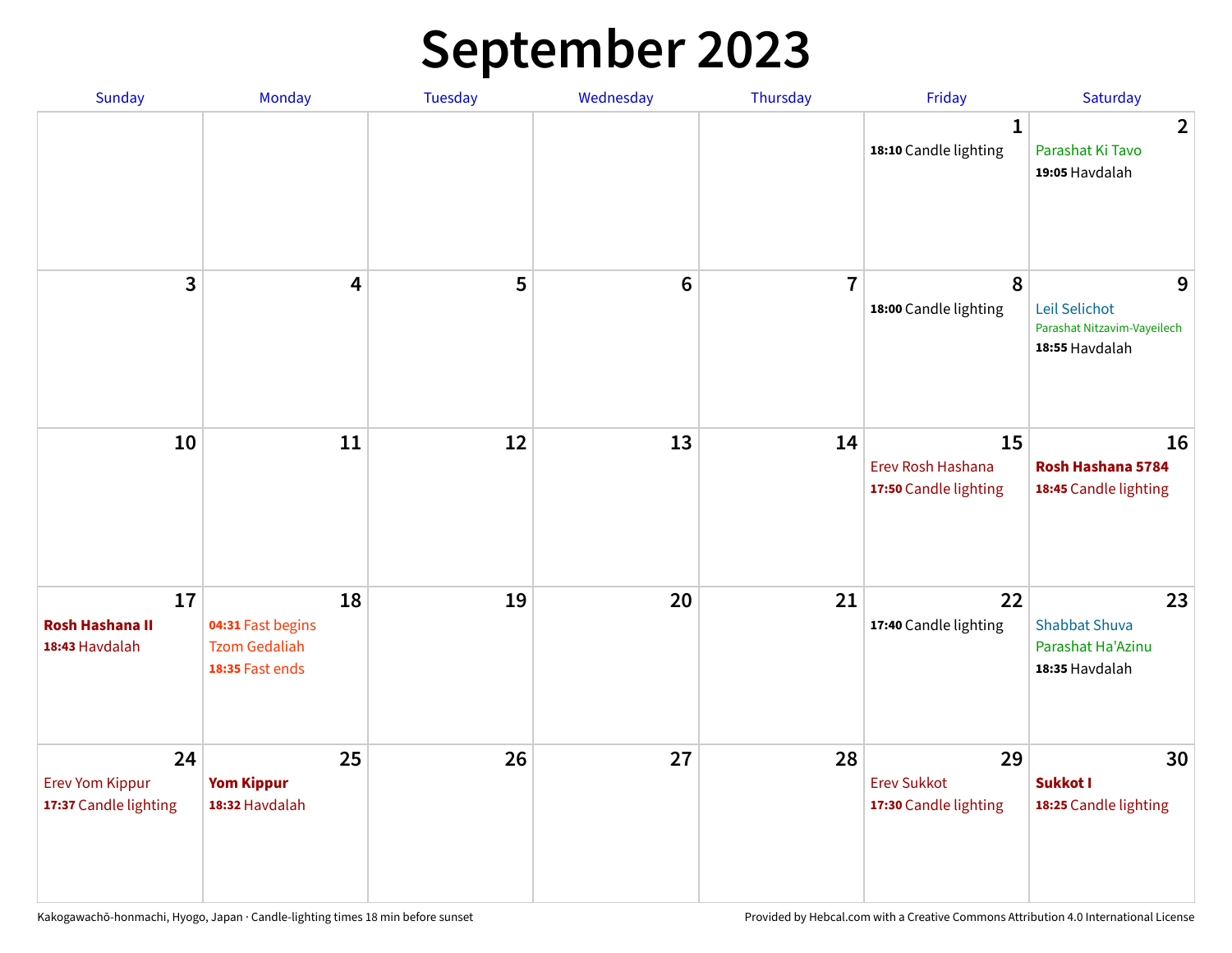## **October 2023**

| Sunday                                      | Monday                              | Tuesday               | Wednesday            | Thursday              | Friday                                                        | Saturday                                                                       |
|---------------------------------------------|-------------------------------------|-----------------------|----------------------|-----------------------|---------------------------------------------------------------|--------------------------------------------------------------------------------|
| 1<br><b>Sukkot II</b><br>18:23 Havdalah     | $\overline{2}$<br>Sukkot III (CH"M) | 3<br>Sukkot IV (CH"M) | 4<br>Sukkot V (CH"M) | 5<br>Sukkot VI (CH"M) | $\bf 6$<br>Sukkot VII (Hoshana Raba)<br>17:20 Candle lighting | $\overline{1}$<br><b>Shmini Atzeret</b><br>18:15 Candle lighting               |
| 8<br><b>Simchat Torah</b><br>18:14 Havdalah | $\boldsymbol{9}$                    | 10                    | 11                   | 12                    | 13<br>17:11 Candle lighting                                   | 14<br>Mevarchim Chodesh Cheshvan<br><b>Parashat Bereshit</b><br>18:06 Havdalah |
| 15<br>Rosh Chodesh Cheshvan                 | 16<br>Rosh Chodesh Cheshvan         | 17                    | 18                   | 19                    | 20<br>17:02 Candle lighting                                   | 21<br><b>Parashat Noach</b><br>17:57 Havdalah                                  |
| 22<br>Yom HaAliyah School Observance        | 23                                  | 24                    | 25                   | 26                    | 27<br>16:54 Candle lighting                                   | 28<br>Parashat Lech-Lecha<br>17:50 Havdalah                                    |
| 29                                          | 30                                  | 31                    |                      |                       |                                                               |                                                                                |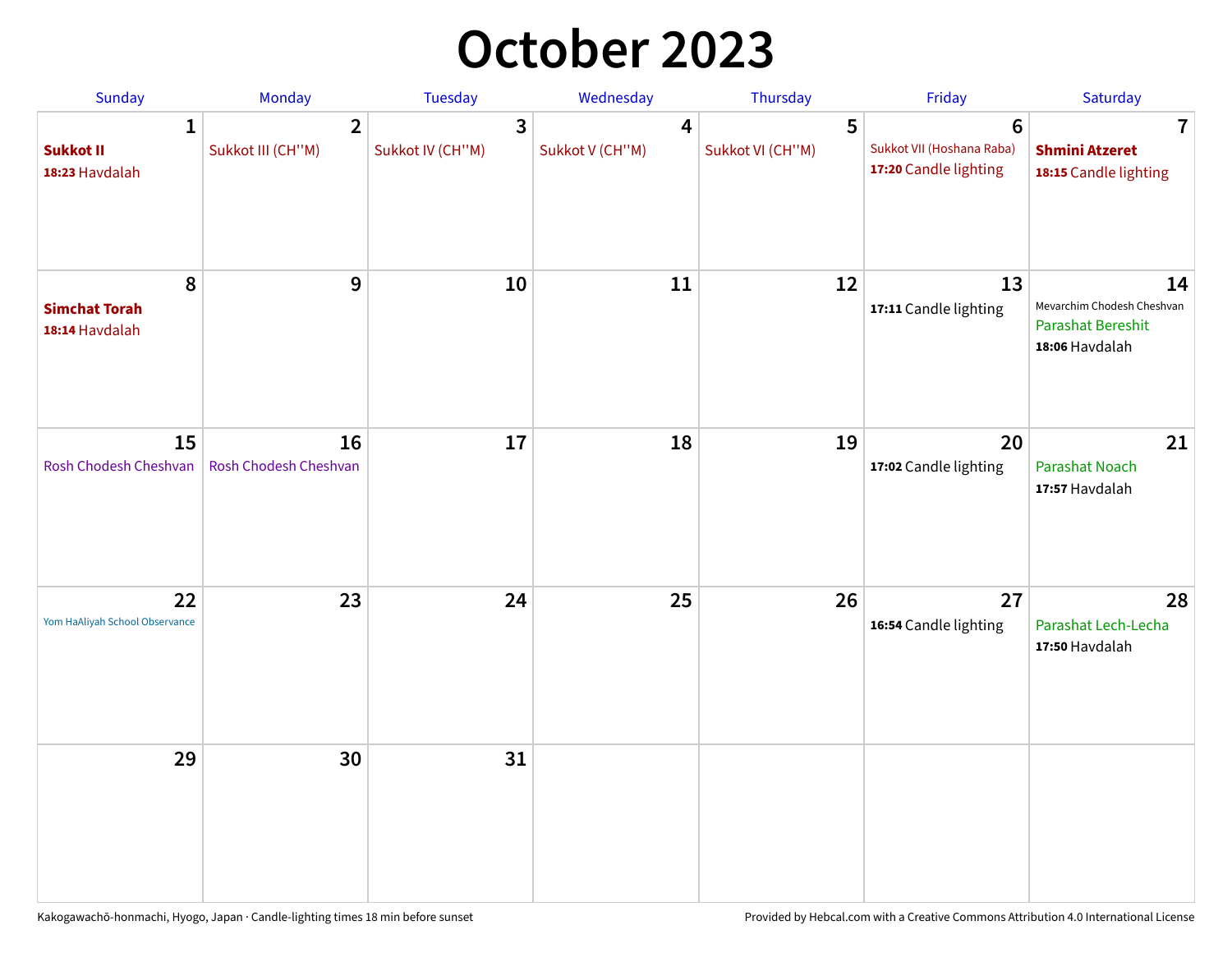#### **November 2023**

| Sunday | Monday         | Tuesday                   | Wednesday    | Thursday         | Friday                      | Saturday                                                                 |
|--------|----------------|---------------------------|--------------|------------------|-----------------------------|--------------------------------------------------------------------------|
|        |                |                           | $\mathbf{1}$ | $\overline{2}$   | 3<br>16:47 Candle lighting  | $\overline{\mathbf{4}}$<br>Parashat Vayera<br>17:43 Havdalah             |
| 5      | $6\phantom{a}$ | $\overline{\mathbf{7}}$   | ${\bf 8}$    | $\boldsymbol{9}$ | 10<br>16:41 Candle lighting | 11<br>Mevarchim Chodesh Kislev<br>Parashat Chayei Sara<br>17:38 Havdalah |
| 12     | 13<br>Sigd     | 14<br>Rosh Chodesh Kislev | 15           | 16               | 17<br>16:36 Candle lighting | 18<br>Parashat Toldot<br>17:34 Havdalah                                  |
| 19     | 20             | $21$                      | 22           | 23               | 24<br>16:33 Candle lighting | 25<br>Parashat Vayetzei<br>17:31 Havdalah                                |
| 26     | 27             | 28                        | 29           | 30               |                             |                                                                          |